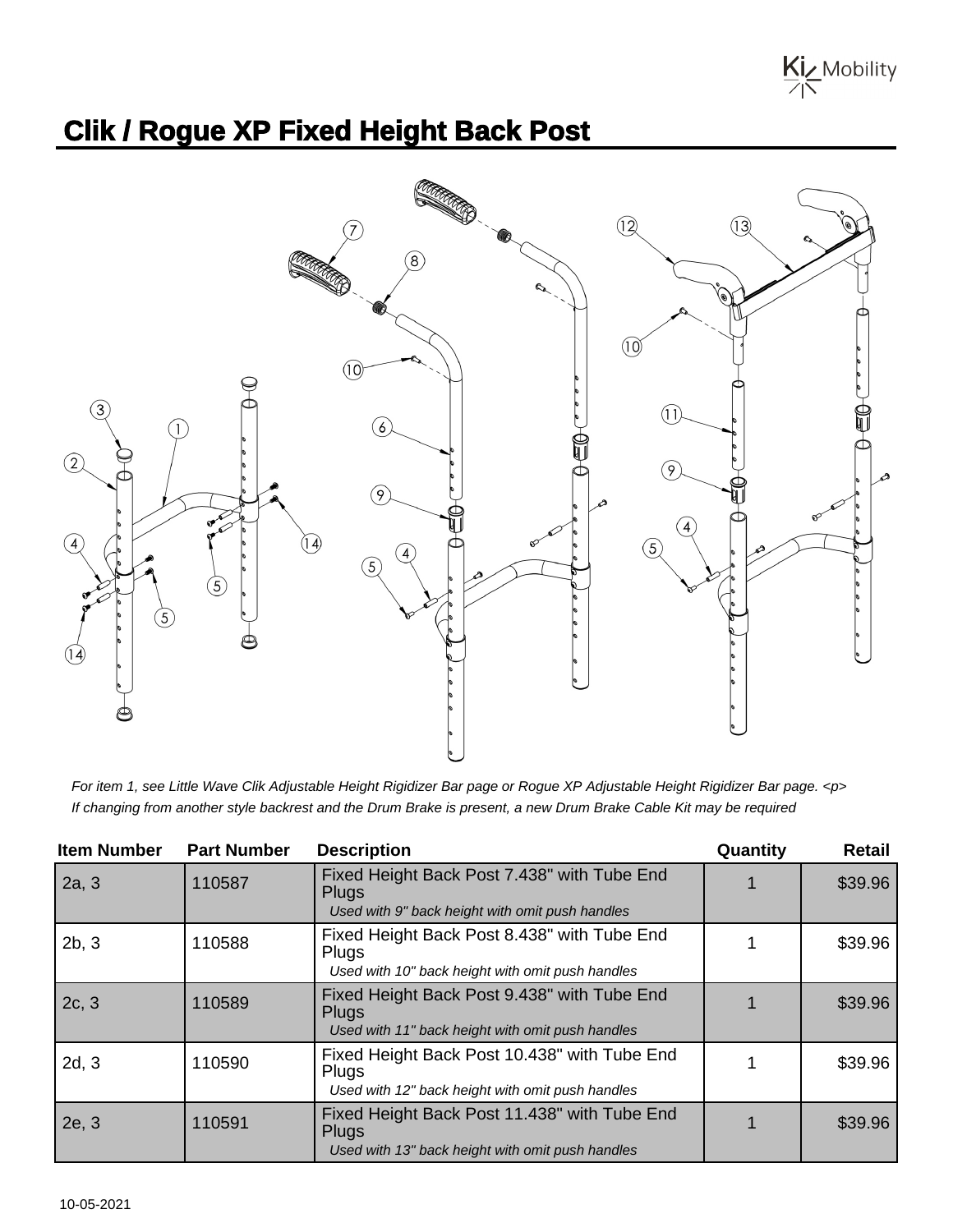| <b>Item Number</b> | <b>Part Number</b> | <b>Description</b>                                                                                                                                                                                       | Quantity    | <b>Retail</b> |
|--------------------|--------------------|----------------------------------------------------------------------------------------------------------------------------------------------------------------------------------------------------------|-------------|---------------|
| 2f, 3              | 110592             | Fixed Height Back Post 12.438" with Tube End<br>Plugs<br>Used with 14" back height with omit push handles                                                                                                | 1           | \$39.96       |
| 2g, 3              | 110593             | Fixed Height Back Post 13.438" with Tube End<br>Plugs<br>Used with 15" back height with omit push handles                                                                                                | 1           | \$39.96       |
| 2h, 3              | 110594             | Fixed Height Back Post 14.438" with Tube End<br>Plugs<br>Used with 16" back height with omit push handles                                                                                                | 1           | \$39.96       |
| 2i, 3              | 110595             | Fixed Height Back Post 15.438" with Tube End<br>Plugs<br>Used with 17" back height with omit push handles                                                                                                | 1           | \$39.96       |
| 2j, 3              | 110596             | Fixed Height Back Post 16.438" with Tube End<br>Plugs<br>Used with 18" back height with omit push handles                                                                                                | 1           | \$39.96       |
| 2k, 3, 9           | 110597             | Fixed Height Back Post 5.438" with Tube End<br><b>Plug and Sleeve</b><br>Used with 10" back height with standard or low profile push<br>handles                                                          | $\mathbf 1$ | \$42.41       |
| 2l, 3, 9           | 110598             | Fixed Height Back Post 6.438" with Tube End<br><b>Plug and Sleeve</b><br>Used with 11" back height with standard or low profile push<br>handles or 12" - 13" back heights with fold down push<br>handles | 1           | \$42.41       |
| 2a, 3, 9           | 110599             | Fixed Height Back Post 7.438" with Tube End<br><b>Plug and Sleeve</b><br>Used with 12" back height with standard or low profile push<br>handles or 14" back height with fold down push handles           | 1           | \$42.41       |
| 2b, 3, 9           | 110600             | Fixed Height Back Post 8.438" with Tube End<br><b>Plug and Sleeve</b><br>Used with 13" back height with standard or low profile push<br>handles or 15" back height with fold down push handles           | 1           | \$42.41       |
| 2c, 3, 9           | 110601             | Fixed Height Back Post 9.438" with Tube End<br><b>Plug and Sleeve</b><br>Used with 14" back height with standard or low profile push<br>handles or 16" back height with fold down push handles           | 1           | \$42.41       |
| 2d, 3, 9           | 110602             | Fixed Height Back Post 10.438" with Tube End<br><b>Plug and Sleeve</b><br>Used with 17" back height with fold down push handles                                                                          | 1           | \$42.41       |
| 2e, 3, 9           | 110603             | Fixed Height Back Post 11.438" with Tube End<br><b>Plug and Sleeve</b><br>Used with 15" back height with standard or low profile push<br>handles or 18" back height with fold down push handles          | 1           | \$42.41       |
| 2f, 3, 9           | 110604             | Fixed Height Back Post 12.438" with Tube End<br>Plug and Sleeve<br>Used with 16" back height with standard or low profile push<br>handles                                                                | 1           | \$42.41       |
| 2g, 3, 9           | 110605             | Fixed Height Back Post 13.438" with Tube End<br>Plug and Sleeve<br>Used with 17" back height with standard or low profile push<br>handles                                                                | $\mathbf 1$ | \$42.41       |
| 2h, 3, 9           | 110606             | Fixed Height Back Post 14.438" with Tube End<br>Plug and Sleeve<br>Used with 18" back height with standard or low profile push<br>handles                                                                | 1           | \$42.41       |
| 3                  | 100804             | Tube End Plug 1"                                                                                                                                                                                         | 4           | \$1.58        |